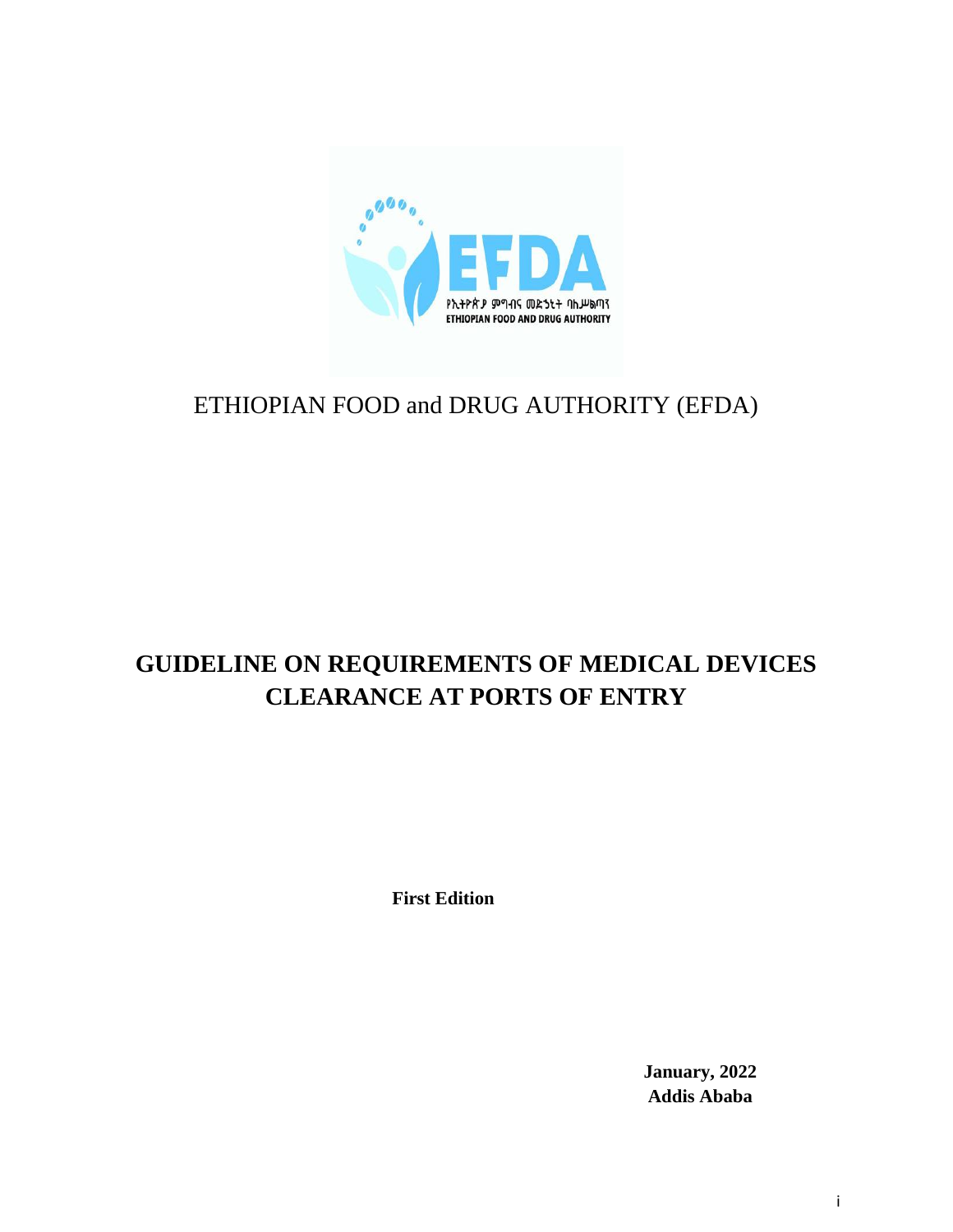#### Table of Contents

<span id="page-1-0"></span>

| 1. |  |
|----|--|
| 2. |  |
| 3. |  |
| 4. |  |
| 5. |  |
| 6. |  |
|    |  |
|    |  |
|    |  |
|    |  |
| 7. |  |
| 8. |  |
|    |  |
|    |  |
| 9. |  |
|    |  |
|    |  |
|    |  |
|    |  |
|    |  |
|    |  |
|    |  |
|    |  |
|    |  |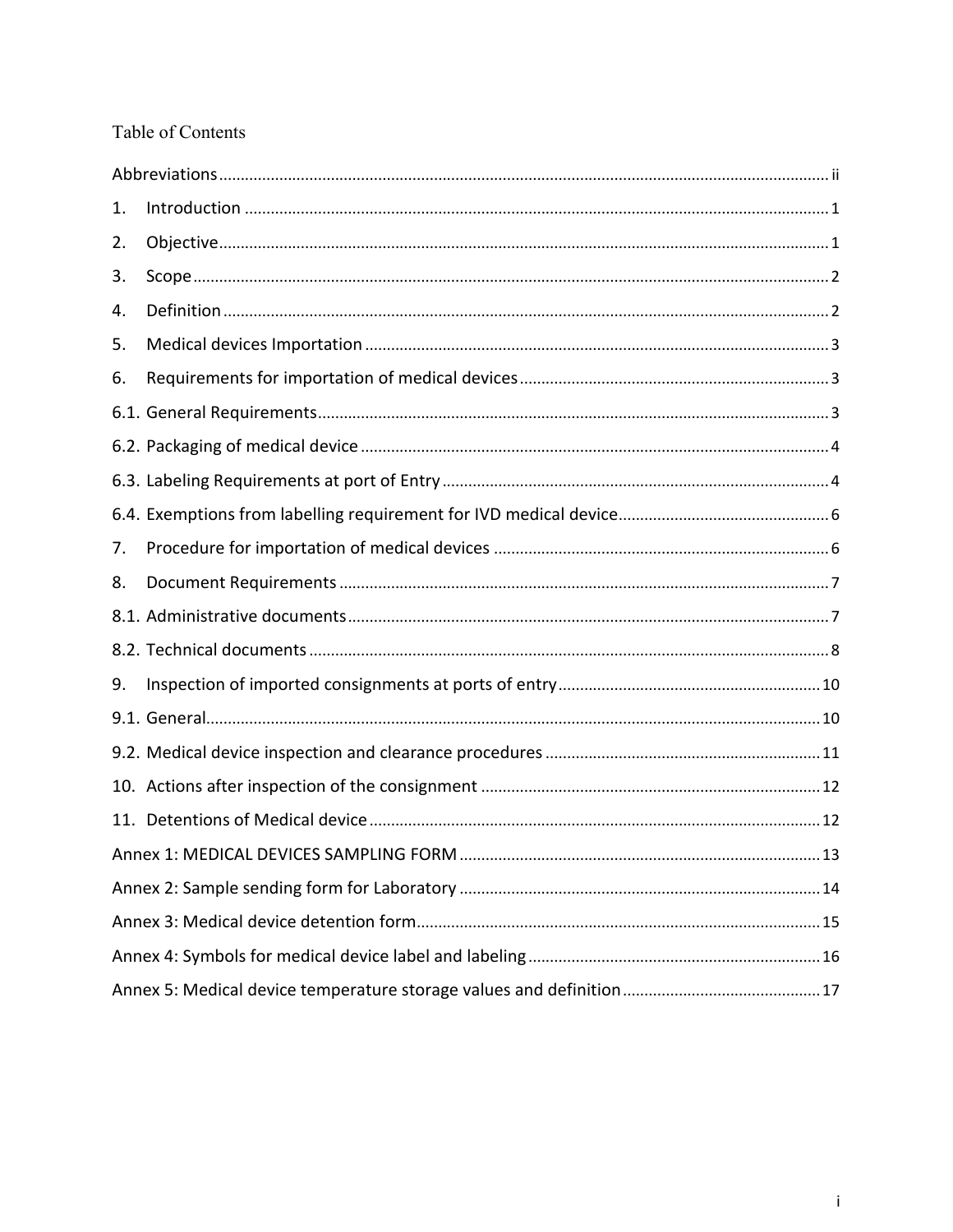## Abbreviations

| <b>AWB</b>   | Airway Bill                         |
|--------------|-------------------------------------|
| <b>EFDA</b>  | Ethiopian food and drug authority   |
| <b>COA</b>   | Certificate of Analysis             |
| COC          | Certificate of Conformance          |
| COO          | Certificate of Origin               |
| <b>IMDRF</b> | <b>International Medical Device</b> |
| IU           | <b>International Unit</b>           |
| <b>IVD</b>   | In Vitro Diagnostic                 |
| <b>PIP</b>   | Pre-Import Permit                   |
| PO           | <b>Purchase Order</b>               |
| <b>USFDA</b> | U.S. Food and Drug Authority        |
| WHO          | World Health Organization           |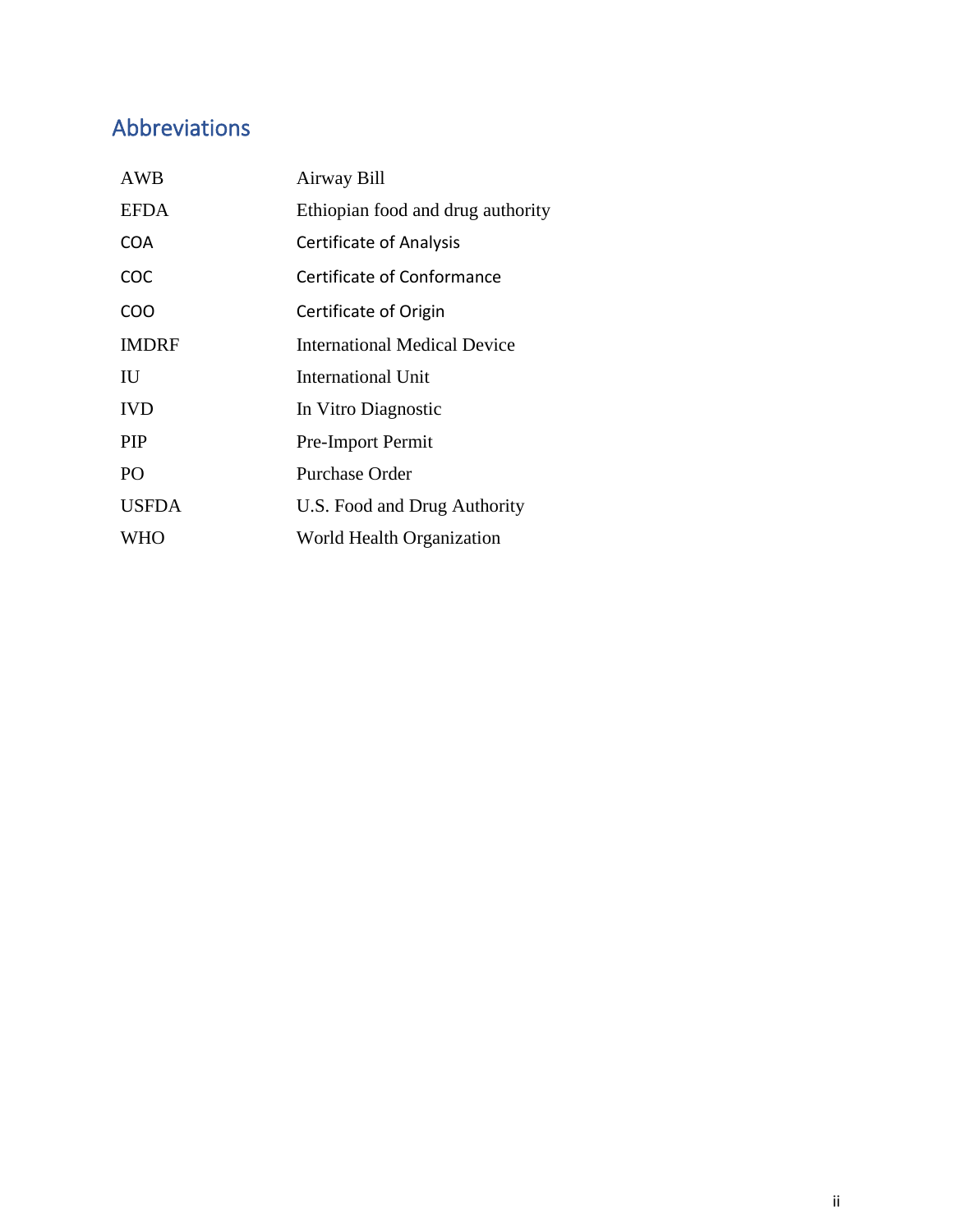### <span id="page-3-0"></span>1. Introduction

The Ethiopian Food and Drug Authority (EFDA) established to safeguard the health and safety of patients, users, and other persons by ensuring that manufacturers of medical devices follow specified procedures during the design, manufacture, and marketing as described in Proclamation No. 1112/2019 for the regulation of medicines and healthcare products. Under this proclamation the basic responsibilities of the Authority is to evaluate the quality, safety, and effectiveness of imported medical device at port of entry by ensuring the labeling, packaging, product and storage conditions and document requirements for each medical device which are imported to the country.

Generally, this guideline categorized medical devices in to two main categories i.e. IVD medical devices and other than IVD medical devices. The IVD medical devices are subclassified in to four classes in alphabet (A, B, C, and D) and medical devices other than IVD medical devices also sub-classified into four classes in roman number (I, II, III, and IV ). The class to which the device assigned determines, among other things, labeling requirements, inspection practice at port of entry and document requirements during importation. So based on these classification, risk based inspection may be practiced at entry port for imported medical devices.

This Guideline have been developed based on the Authority 's day-to-day experience as well as recommendations on the regulation of medical devices by other international organizations, such as the European Commission, Global Harmonization Task Force (GHTF), United States Food and Drug Administration (USFDA) and World Health Organization (WHO) guidelines.

The guideline describe the general requirements of importation of medical devices which include labeling requirements, procedure for importation of medical devices, and the required documents (administrative and technical documents) in support of the port clearance of medical devices. Furthermore, the inspection and port clearance procedures are also described in the respective section of the guideline. Applicants are advised to follow the requirements of this guidelines while importing of the medical device either for sale, donation, Investigation, personal use and exhibition.

#### <span id="page-3-1"></span>2. Objective

The objective of this guideline is: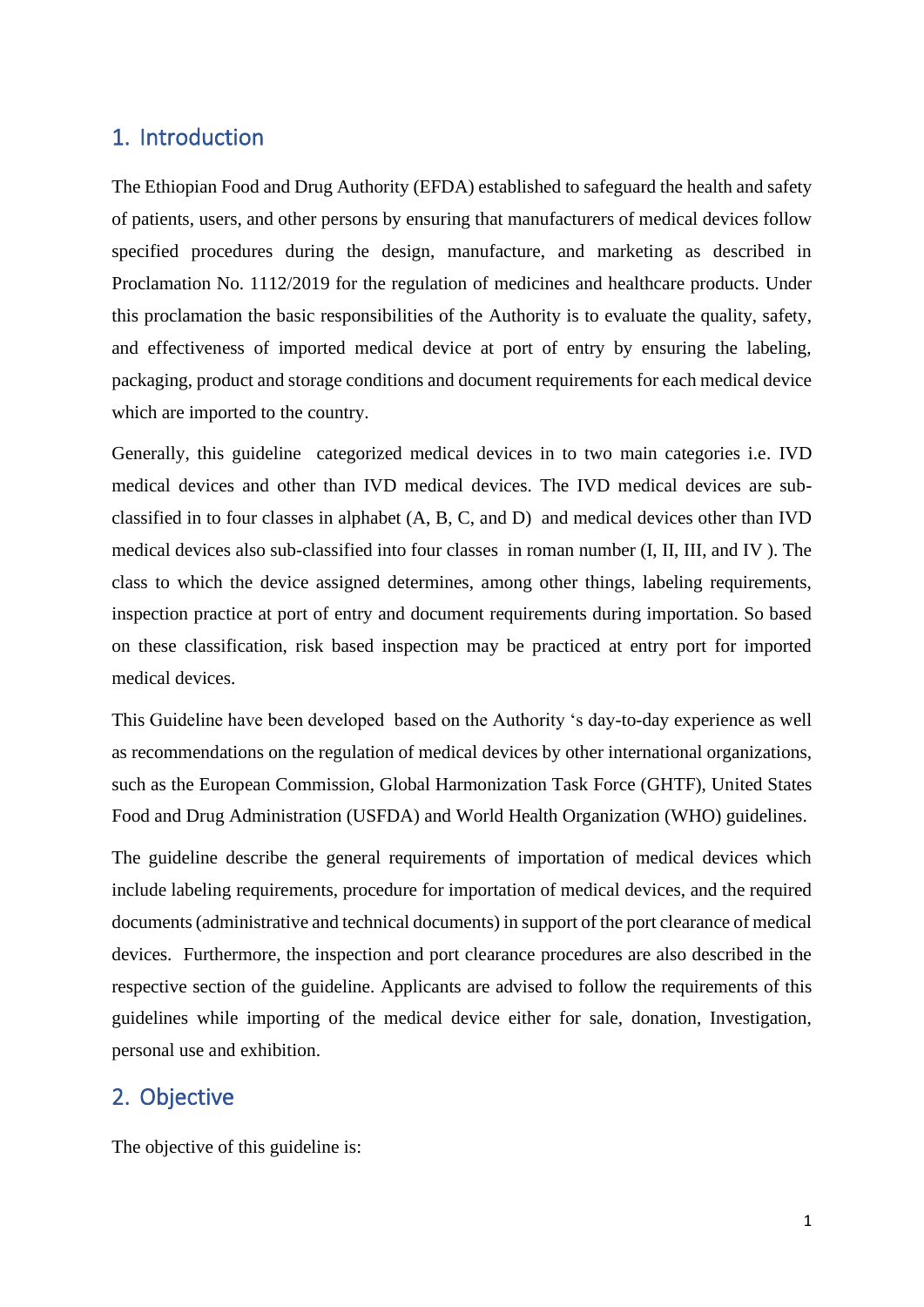- 1. To provide guidance for medical device manufacturers, suppliers, donors, importers and recipients on the regulatory requirements for port clearance.
- 2. To assist EFDA experts on requirements that need to be fulfilled while clearing medical devices at port of entry.
- <span id="page-4-0"></span>3. To control importation of medical device that does not fulfill regulatory requirements as well as minimize the accumulation of non-functional, and noneffective medical device.

#### 3. Scope

<span id="page-4-1"></span>This guideline is applicable to all imported medical devices.

## 4. Definition

Accessory - A finished device that is intended to support, supplement, and/or augment the performance of one or more parent devices. Accessories are designed specifically for a device, and may include consumables, parts, add-ons, and other components for use in conjunction with, or for upgrade, replacement and repair of parts of a medical device.

Authority - is the Ethiopian Food and Drug Authority

Consignment – is a quantity of goods that are sent to a person or place to be sold.

Donation – is an act or instance of presenting medical devices to recipients in emergency or as a part of development aid in non-emergency situations.

Import permit – is a permit issued to importer/institution/receipient by the Authority, authorizing him to import medical devices into the country.

Port clearance – is official permission to bring medical devices into the country (Ethiopia) for sales or distribution for use.

Recipient – is a governmental, non-governmental or private health Institution that voluntarily receives medical devices as a donation;

Spare part - Is a part for replacement of existing components of a device, the conformity of which has already been established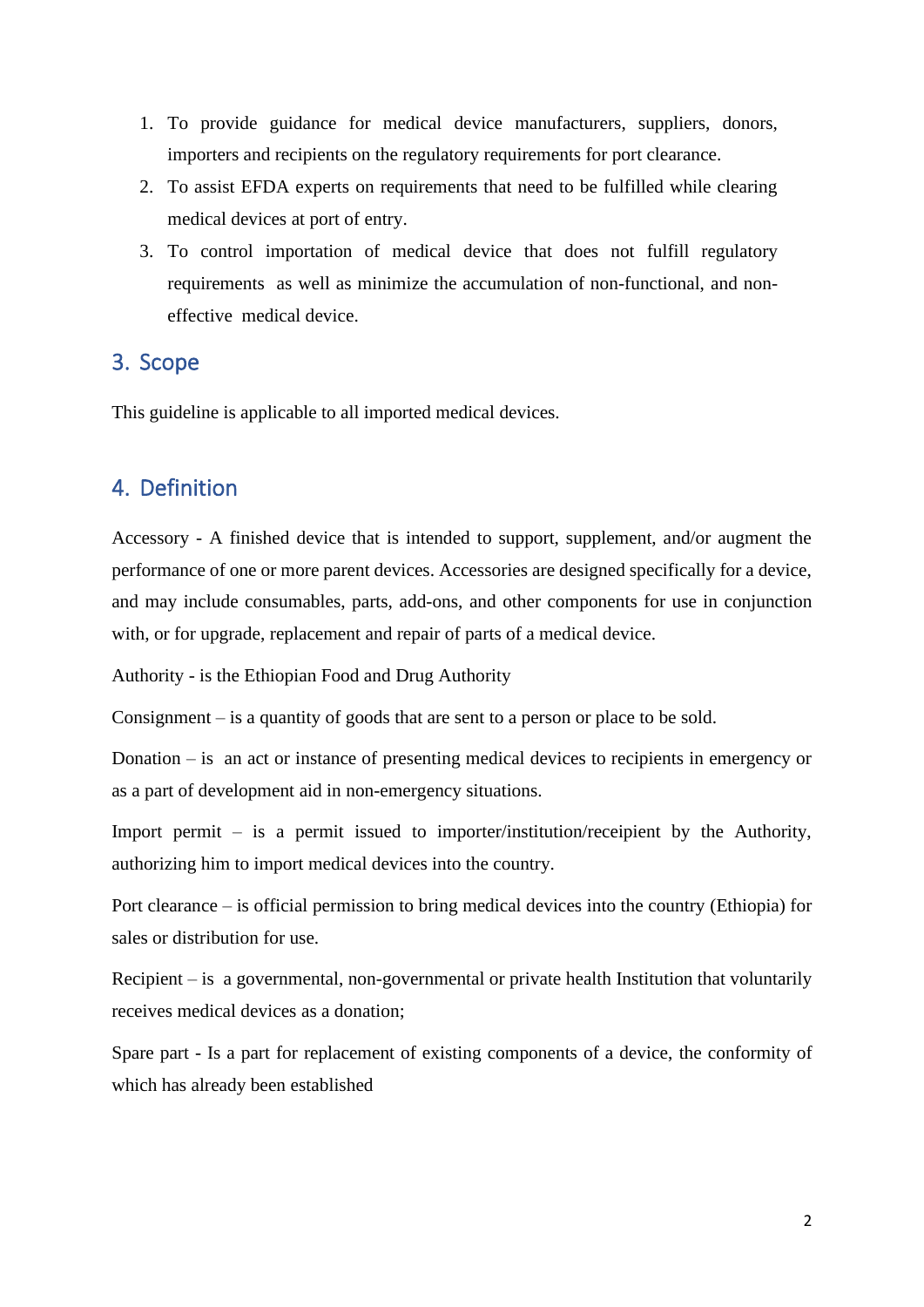## <span id="page-5-0"></span>5. Medical devices Importation

The medical device may be imported through the following institutions:

- a) Medical Devices Importers
- b) Government and Non- Governmental Health institutions
- c) Clinical Trial Investigators
- d) Health Research Institutions
- e) Recipients of donations
- <span id="page-5-1"></span>f) Persons importing medical devices for medical purposes
- g) Exhibitors

### <span id="page-5-2"></span>6. Requirements for importation of medical devices

#### 6.1. General Requirements

- 1. The medical devices (including IVD medical devices, accessories, spare parts) to be imported should be registered by EFDA unless given special approval by the Authority.
- 2. All importation of medical devices through importers should be done by licensed importers whose premises are dully registered by the Authority.
- 3. All institutions participated in importation of medical devices need to have pre-approved purchase order (PO) or pre-import permit and imported through the authorized ports of entry (POE).
- 4. In case of donations, applicant should have pre-import permit from Authority after fulfilling the requirements indicated in donation directive of the authority.
- 5. Importation of medical devices for clinical trial investigation should be done only after approval of the aclinal trial authorization application by responsible directorate of the Authority.
- 6. Recipient should not receive and import medical device donation without the prior approval of the Authority.
- 7. Medical device should not be donated if it was collected from unknown source. It should not be sent without prior communication between the recipients and donors or given to health professionals as free samples.
- 8. If the donated device is used, it should be reconditioned, tested and all essential parts, accessories and working materials included before shipment.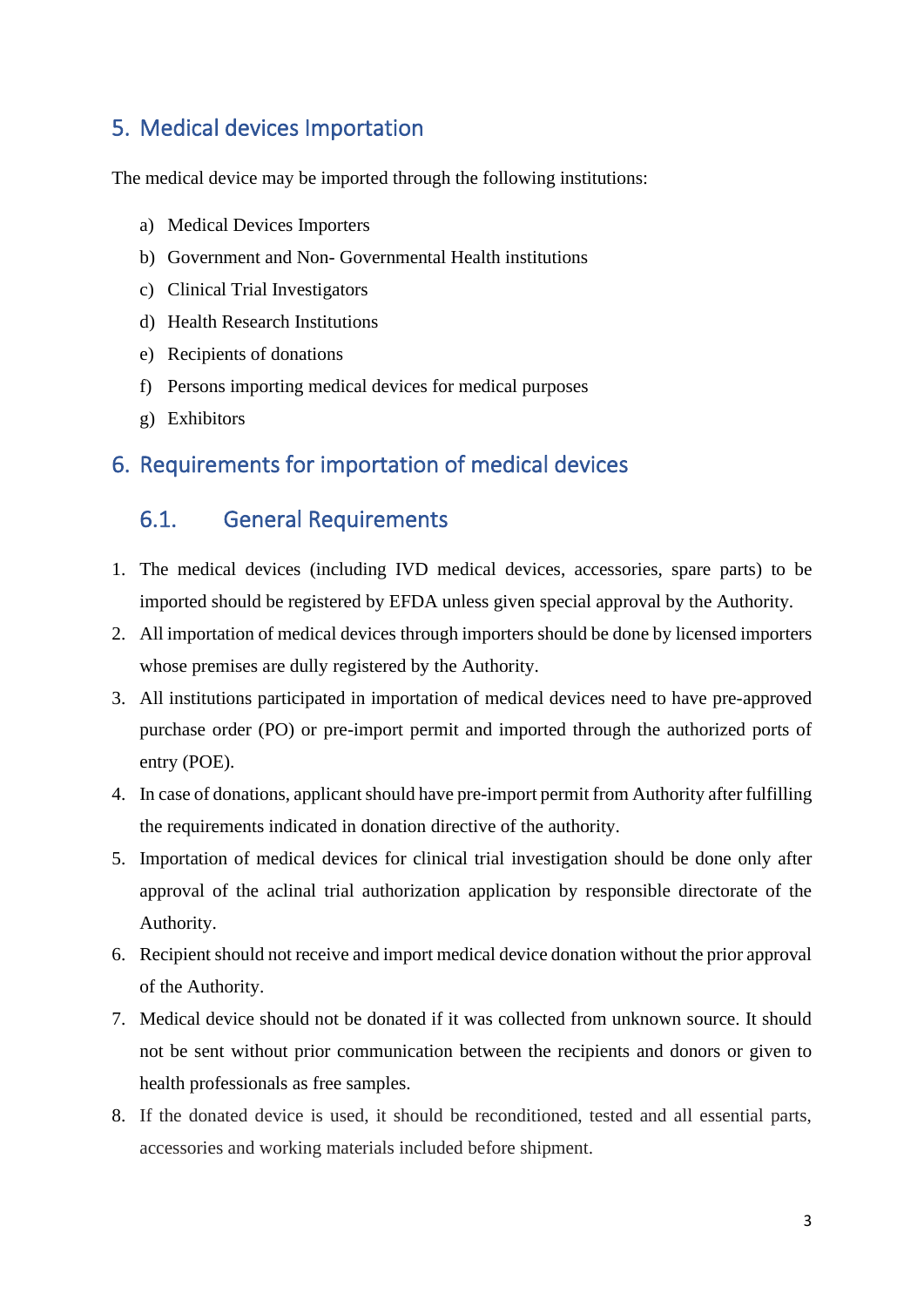<span id="page-6-0"></span>9. Medical device should not be donated if the equipment has been in used for more than five years.

### 6.2. Packaging of medical device

Container packaging of medical devices should be suitable for the proposed transportation of medical devices. The packaging of medical device should protect the product from temperature, moisture and humidity, exposure to light and physical damage (during storage, transport, loading and unloading).

<span id="page-6-1"></span>The packaging of medical device should also indicate the direction the package and the maximum number of packages stacked above each other.

#### 6.3. Labeling Requirements at port of Entry

All medical device labelling information should be in English and/or Amharic language and shall be as per the requirements in the authority's Guideline on Labelling Requirements of Medical Device Labelling. Furthermore such labels should be expressed in a legible and indelible manner (not easily detachable) that can easily be understood by the intended user. Any information appearing in the product information should be based on scientific justification. All imported medical devices should bear the following minimum information on the label:

- a. Name of the device: Product name, brand name (optional)
- b. Model, Serial or Batch number: As applicable based on the type of medical device to be imported
- c. Name and full address of the manufacturer (and license holder, as applicable)
- d. If the device imported as a part of a system, test kit, medical device group and families, the list of individual components should be mentioned.
- e. Family or medical device group (where applicable)
- f. An indication of what the package contains, expressed in terms appropriate to the device, such as size, net weight, length, volume or number of units should be indicated.
- g. The words "sterile" if the manufacturer intends to sale the device in a sterile condition, and sterility method.
- h. The words "for single use only" if the device is intended for that purpose
- i. The manufacturing and expiry date or use-by-date of the device expressed in month and year (where applicable)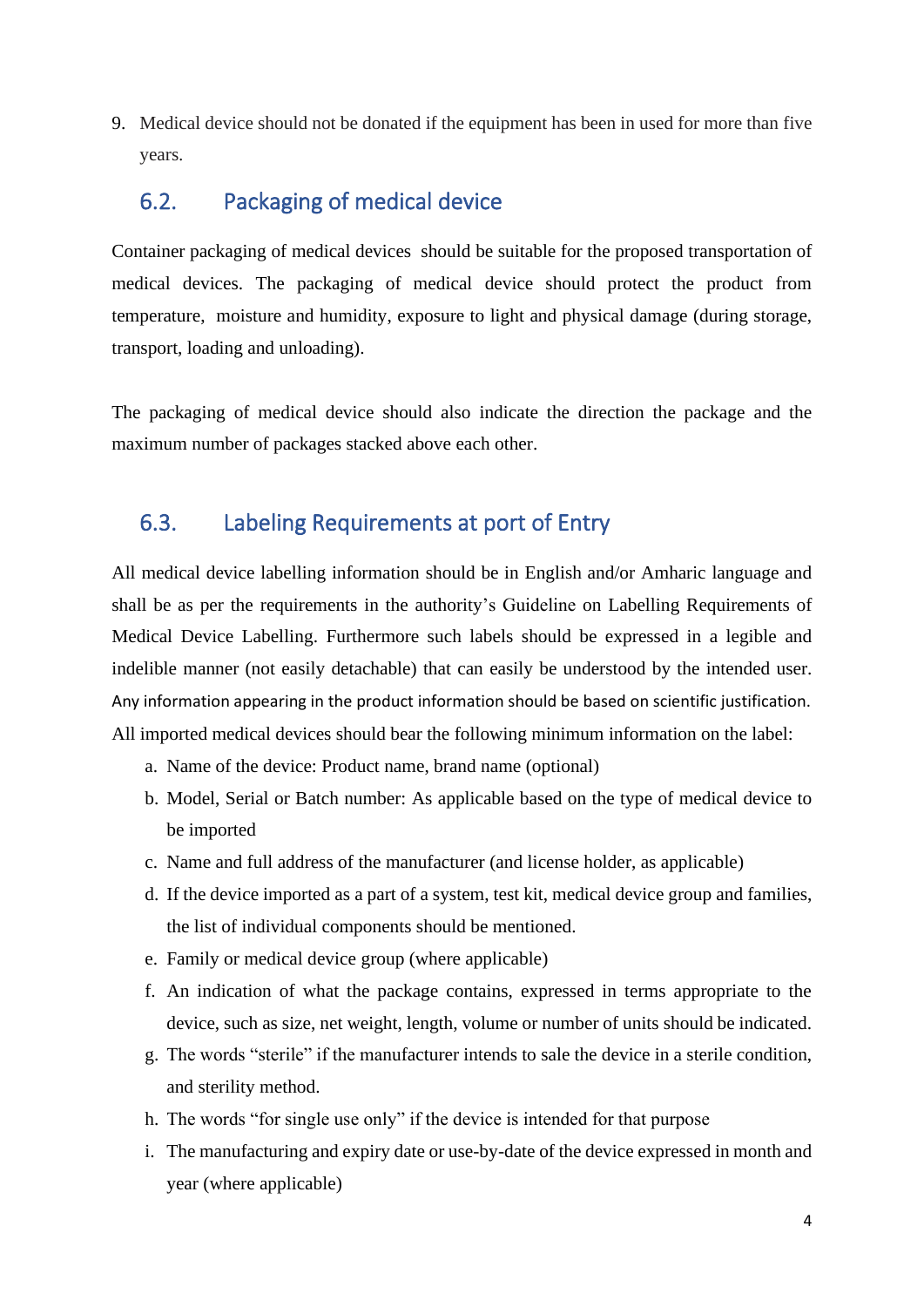- j. If the device to be used for clinical trial (investigation), the label should bear "the device is used only for clinical trial(investigation)"
- k. Any special storage conditions applicable to the device
- l. For hazardous medical devices, statement and/or symbol indicating the devices is hazardous should be indicated.
- m. For IVD medical devices, a statement of warnings or precautions for users and any other warnings appropriate to user hazards, and a statement "For In Vitro Diagnostic Use;"
- n. For reagents:
	- Quantity, proportion, or concentration of all active ingredients: e.g. percentage, ml & mg, weight per unit volume, mg./dl etc., and for reagents derived from biological materials the source and measure of its activity, e.g., bovine, I.U., etc.;
	- The net quantity of contents.
	- Manufacturing date and expiry date or retest date
- o. In addition to the labeling requirements indicated above the following labels required for refurbished medical device:
	- $\checkmark$  Refurbished by (company name, full address, country)
	- $\checkmark$  Refurbished date/month/year (DD/MM/YYYY)
	- $\checkmark$  Validity date the service or refurbishment and the period for the next service

The labelling requirements for active and implantable medical device should follow the requirements indicated in the authority's Guideline on Labelling Requirements of Medical Device Labelling. For specific product like sunlamp products and ultraviolet lamps should have label(s) with the warning statement: "DANGER-Ultraviolet radiation, Avoid overexposure."

In addition to the above labelling requirements, user/operational manual, service manual, instruction for use, insert labelling should included depending on the medical device types and availability of space on immediate and outer carton labels.

Use of internationally accepted symbols as indicated Annex 4 of this guideline can used by the product license holder. The medical device storage condition of imported product should also be as per the requirements indicated in Annex 5 of this guideline.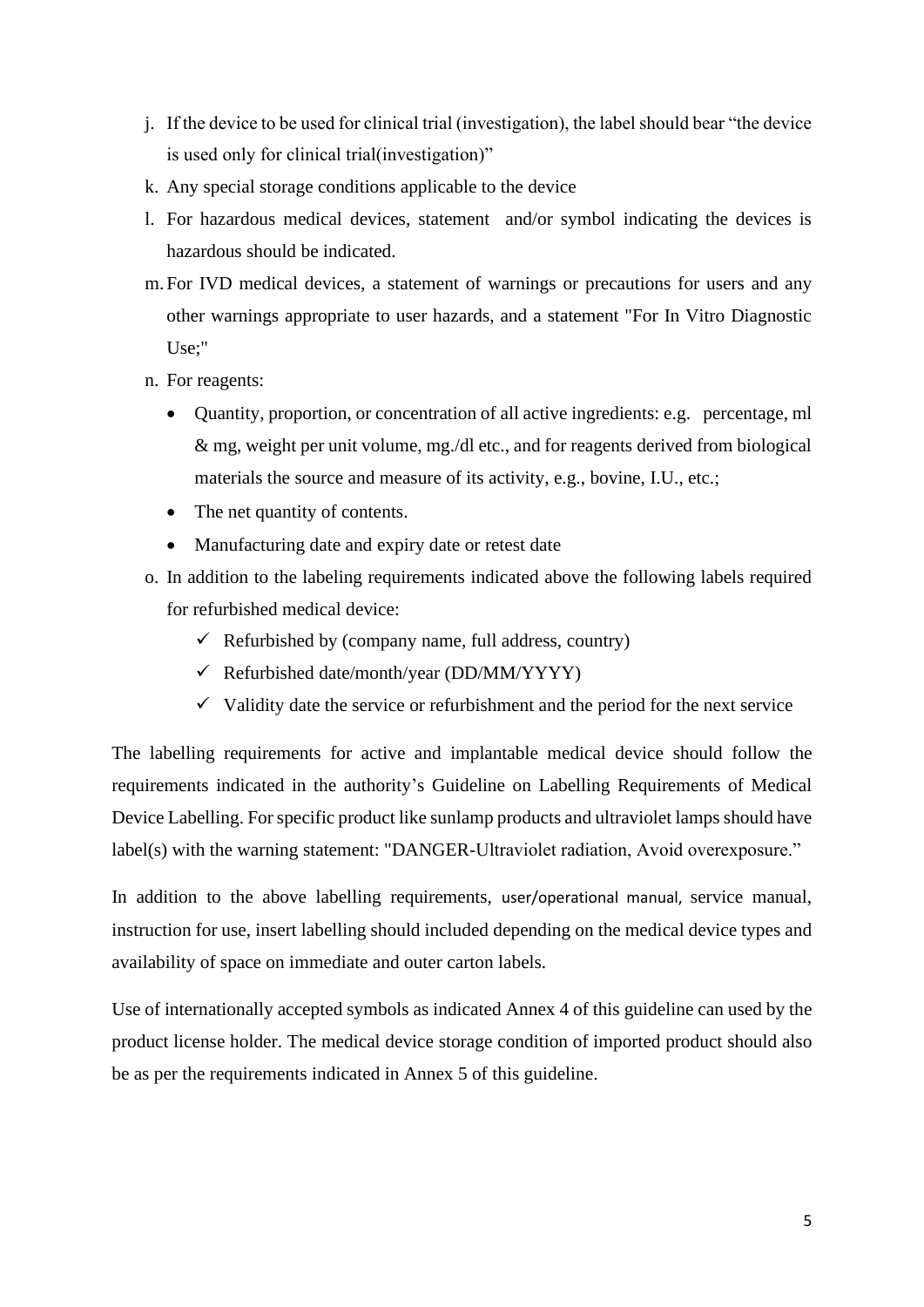# <span id="page-8-0"></span>6.4. Exemptions from labelling requirement for IVD medical device

<span id="page-8-1"></span>A product in the laboratory research phase not represented as an IVD that is prominently labeled: "For Research Use Only. Not for use in diagnostic procedures;" and A product that is being shipped or delivered for product testing prior to full commercial marketing that is prominently labeled: "For investigational Use Only"

## 7. Procedure for importation of medical devices

The importers and/or the institutions intending to import medical devices should apply online a purchase order or pre-import permit through eRIS system. Related documents should be uploaded in the system including proforma invoice, supporting letter as applicable, GMP certificate, donation certificate (for donation) and others.

Import permit(i.e. purchase order and/or pre import permit) should be valid for twelve (12) months and should not be transferable and will be issued to cover one or more shipments. Partial shipment may be possible as applicable.

Once the authorization of import permit has expired or cancelled, no further importation and supply of medical device at any quantity should be permitted.

Applications for importation of investigational medical device should be made by a clinical trial sponsor or principal investigator for a clinical trial study authorized to be conducted in Ethiopia. Such applications should be accompanied by clinical trial approval letter and preimport permit from responsible directorate of EFDA indicating the importation of such investigational products.

Applications for importation of class II, III and IV medical devices other than IVD ( or B, C and D IVD medical devices) for personal use, should be accompanied by a written prescription paper from a registered medical practitioner, dentist, or any other authorized practitioner.

For class I medical devices other than IVD ( or Class A IVD medical devices) for personal use, should be accompanied by a written prescription paper or medical certificate from a registered medical practitioner, dentist, or any other authorized practitioner. The quantity of the devices to be imported without prescription paper shall be limited to the quantity sufficient for his/her medical purpose only.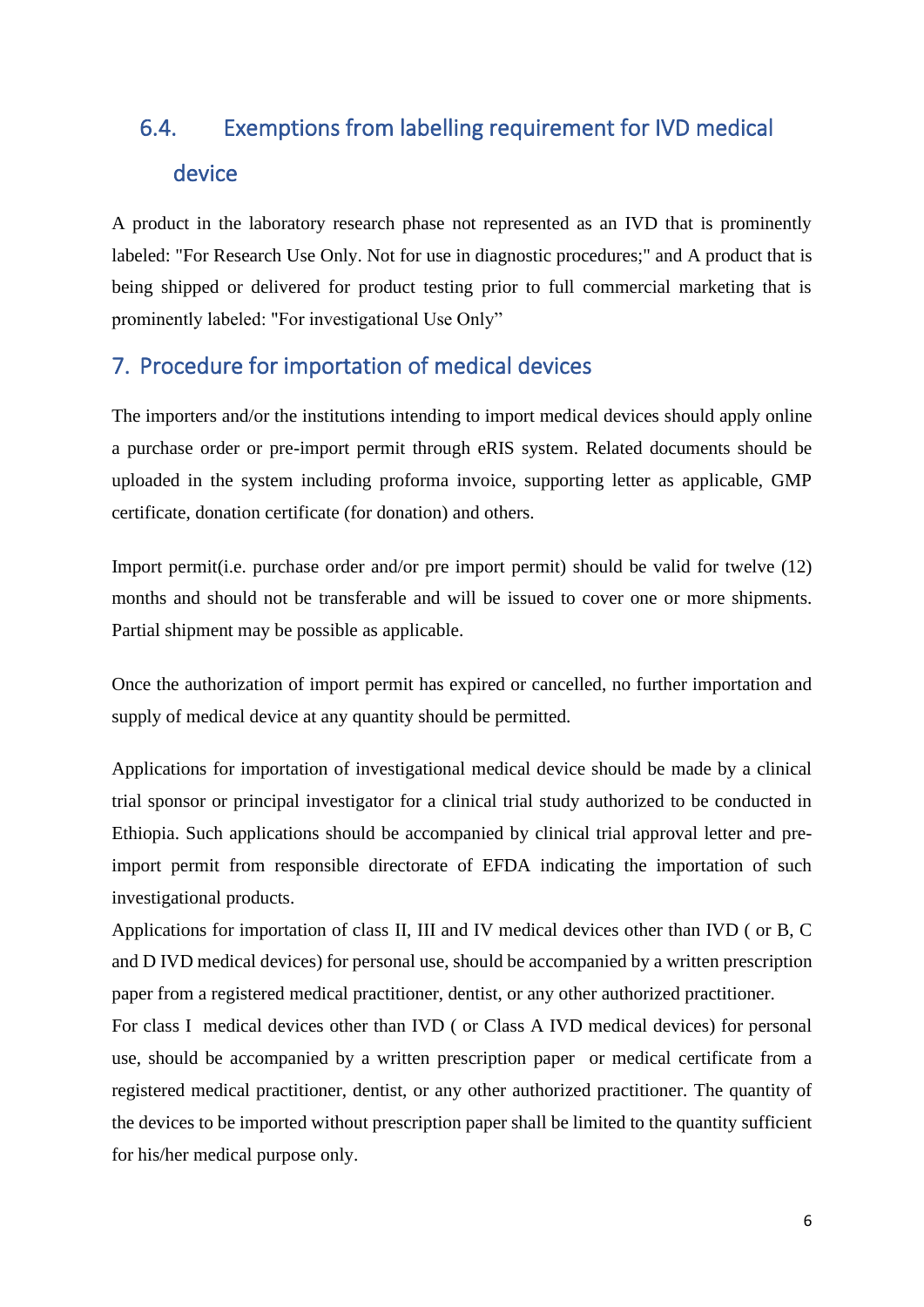## <span id="page-9-0"></span>8. Document Requirements

<span id="page-9-1"></span>The documents required for port clearance of medical device can be classified into two. These are administrative and technical documents.

## 8.1. Administrative documents

The following administrative documents are required at port of entry for all imported medical devices

- 1. **Valid purchase order (PO) or pre-import permit (PIP).** It may generated through eRIS or hard copy authorized by responsible directorate of EFDA.
- **2. Valid registration certificate**
- **3. Certificate of competency (COC)**
- **4. Certificate of Origin (COO):** Certificate of origin may be a printed or electronic document. It should contain the following:-
	- Completed and signed by the exporter
	- Countersigned by the local commerce
	- Origin name
	- Destination name
	- Medical device name with its model and is quantity
- 5. **Clinical trial authorization (approval) letter from responsible directorate of EFDA**.
- 6. **Written prescription paper:** For importation of class II, III and IV medical devices other than IVD ( or class B, C and D IVD medical devices) for personal use, written prescription paper from a registered medical practitioner, dentist, or any other authorized practitioner.
- 7. **Prescription paper or medical certificate**: Written prescription paper or medical certificate for class I or class A medical device other than IVD and IVD medical device respectively
- 8. **Donation certificate:** The Donation certificate for donated medical device should contains:
	- Donor company name with address
	- Company authorized person name, signature, and stump
	- Recipient name with address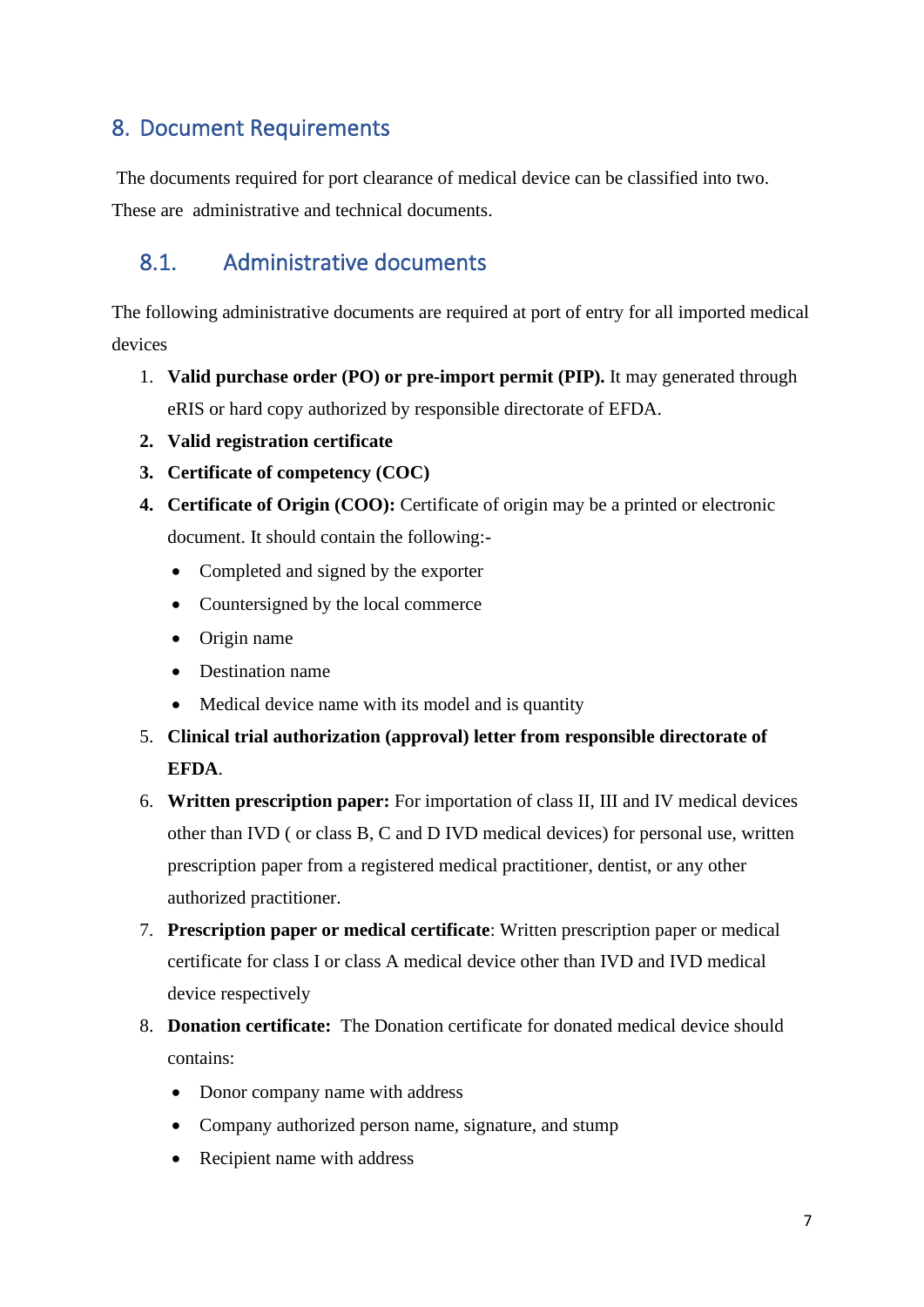- <span id="page-10-0"></span>• Product description with specification
- Product status (new, used, refurbished)

## 8.2. Technical documents

- **1. Packing list.** It contains:
	- Exporter /Consigner
	- Consignee/Buyer
	- description, quantity and weight of medical device, if applicable batch number.
- **2. Commercial invoice.** The document title should clearly state "Commercial Invoice". The invoice should contains:
	- The name of the exporter (referred to as the shipper) and their contact details(tel, fax, cell, e-mail), including physical (not postal) address;
	- The name of the importer (referred to as the consignee, meaning the person or firm o whom the goods are to be sent) and their contact details (tel, fax, cell, e- mail), including physical (not postal) address (In the case of transshipment, there may be an intermediate consignee and their contact details and addresses should then also be included on the invoice.);
	- The name of the person and company to notify once shipment has taken place and their contact details and physical address (here the contact details tel, fax and cell number and e-mail address are more important than the physical address);
	- A commercial invoice reference number:
	- A purchase order or similar reference for correspondence between the supplier and importer;
	- The date of issue of the commercial invoice:
	- A complete, detailed and clear description of medical device
	- The quantity of devices in question, including the number of units/items;
	- Unit and grand total price of the product
	- The currency in which the goods will be sold (e.g. US dollars);
	- And other information's

#### **3. Airway bill (AWB) or bill of loading.** It should be:

- Legally binding document issued by a carrier or agent that provide details about goods being shipped.
- The document title is "Airway Bill" or "Bill of Loading"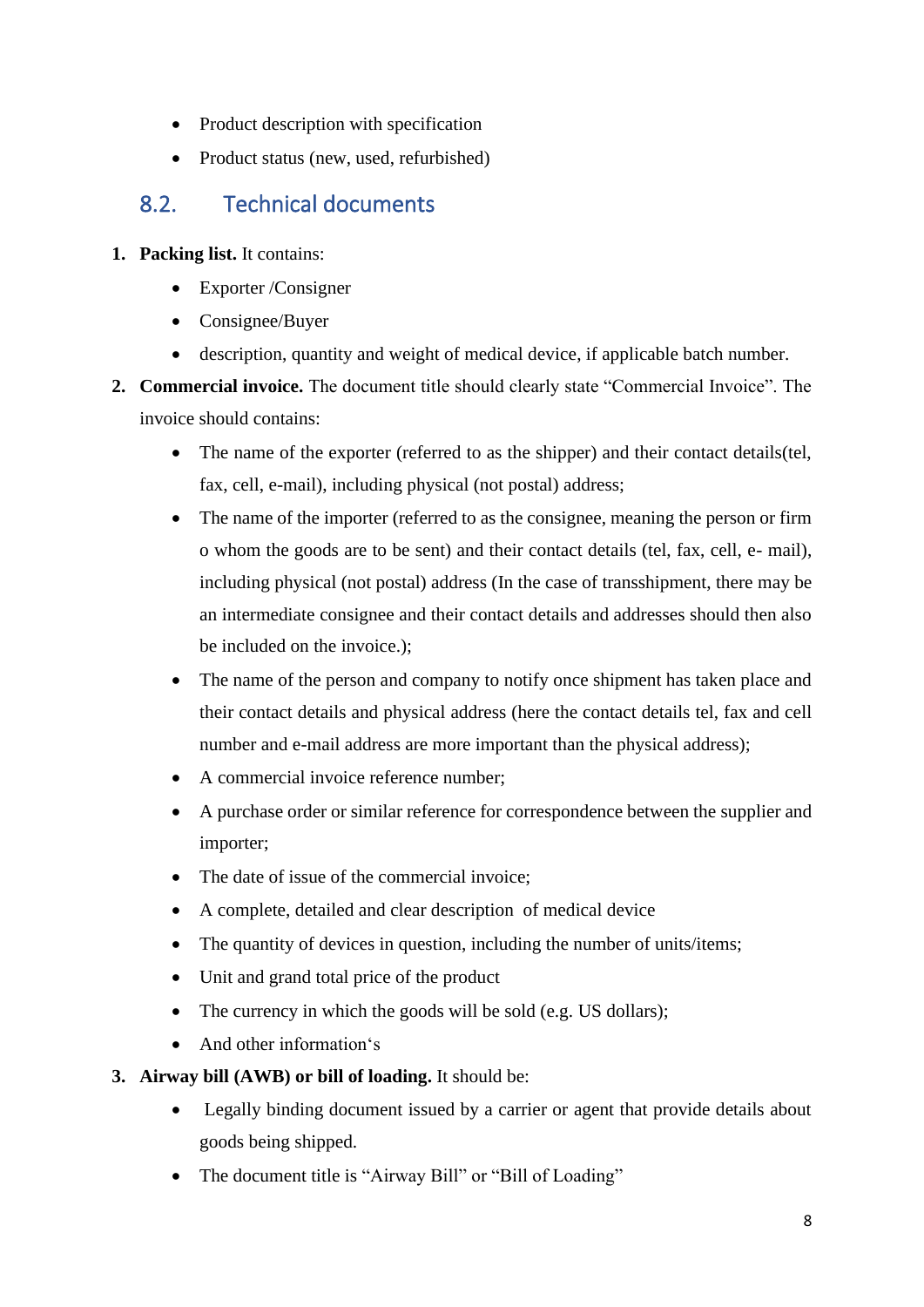- Three parties the sender, airline (sea logistics) and recipient are involved
- Before goods are shipped, the Airway Bill (AWB) or Bill of Loading (BL) must be filled out
- Contains the evidence of goods or descriptions of goods , addresses and contact information for sender and recipient
- Tracking of shipment
- Fright bill number
- Mode of transport (sea or air)
- Date that the good or shipment is arrived

### **4. Certificate of analysis (COA) for sterile medical devices (sterility certificate). It should indicates:**

- Title Certificate of Analysis
- Name/address/phone number of supplier and manufacturer
- Name of raw material/finished product
- Category: (component, ingredient, in-process, finished product)
- Lot/Batch number
- Product Code or Number, if applicable
- Re-evaluation date (if applicable)
- Stability statement (if required), e.g. Store at -80°K
- Test parameters
- Test reference(s), e.g. USP 28/NF 34
- Test results actual values and acceptance criteria usually something along the lines of not less than x, or not more than y. It should also indicate the pass/fail designation.
- Certification of compliance something like this material complies with the specifications set forth in XXXX (e.g. USP 34/NF 28, In-House Specification) for the manufacture of Finished Product 'QQQQ' as described in Master Batch Record ‗'VVVV'
- Printed name(s) and signature(s) of analysts
- Printed name and signature of Approver
- Page number and total pages, e.g. page 1 of 5
- Date of manufacture of the material being certified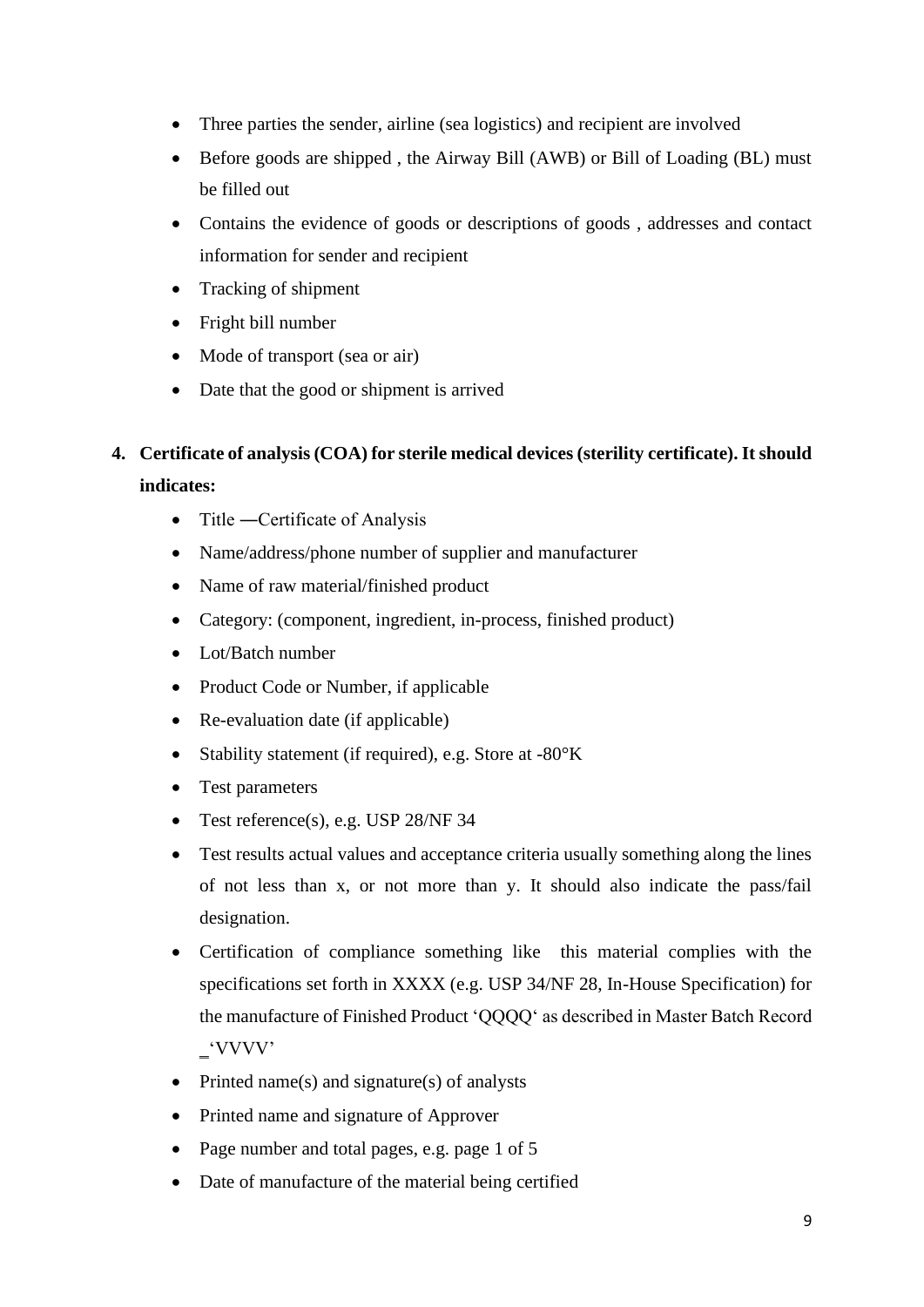- Expiration date (if applicable)
- Analysis date(s)
- Batch release date for the certified material

#### **5. Certificate of refurbishment (for used medical device)**

- Refurbishment certificate should be issued by the manufacturer or certified company that refurbished it. It should indicate refurbished date and should state if the device is: Tested, labeled and packed
- Replaced or repaired components
- <span id="page-12-0"></span>• Performance of the device
- Disinfected or decontaminated

## <span id="page-12-1"></span>9. Inspection of imported consignments at ports of entry

## 9.1. General

On arrival at the ports of entry, medical devices will be inspected by a EFDA Inspector to ensure that they comply with the approved specifications and regulations before they are released.

Each consignment should be accompanied by an import permit, an original proforma invoice, as applicable corresponding certificate of analysis for each batch and airway bill or bill of lading.

At the time of importation, medical devices must have a valid shelf life as indicated in medicine and medical device import export and wholesale directive of the Authority. This include the following remining expiry dates of the medical device at the time of arrival, at the ports of entry:

- a. 30 months remaining, if its assigned expiry date is more than 48 months to 60 months, or
- b. 24 months remaining, if its assigned expiry date is more than 36 months to 48 months, the remaining term is 24 months; or
- c. 15 months remaining, if its assigned expiry date is more than 24 months to 36 months, or
- d. 12 months remaining, if its assigned expiry date is 24 months or less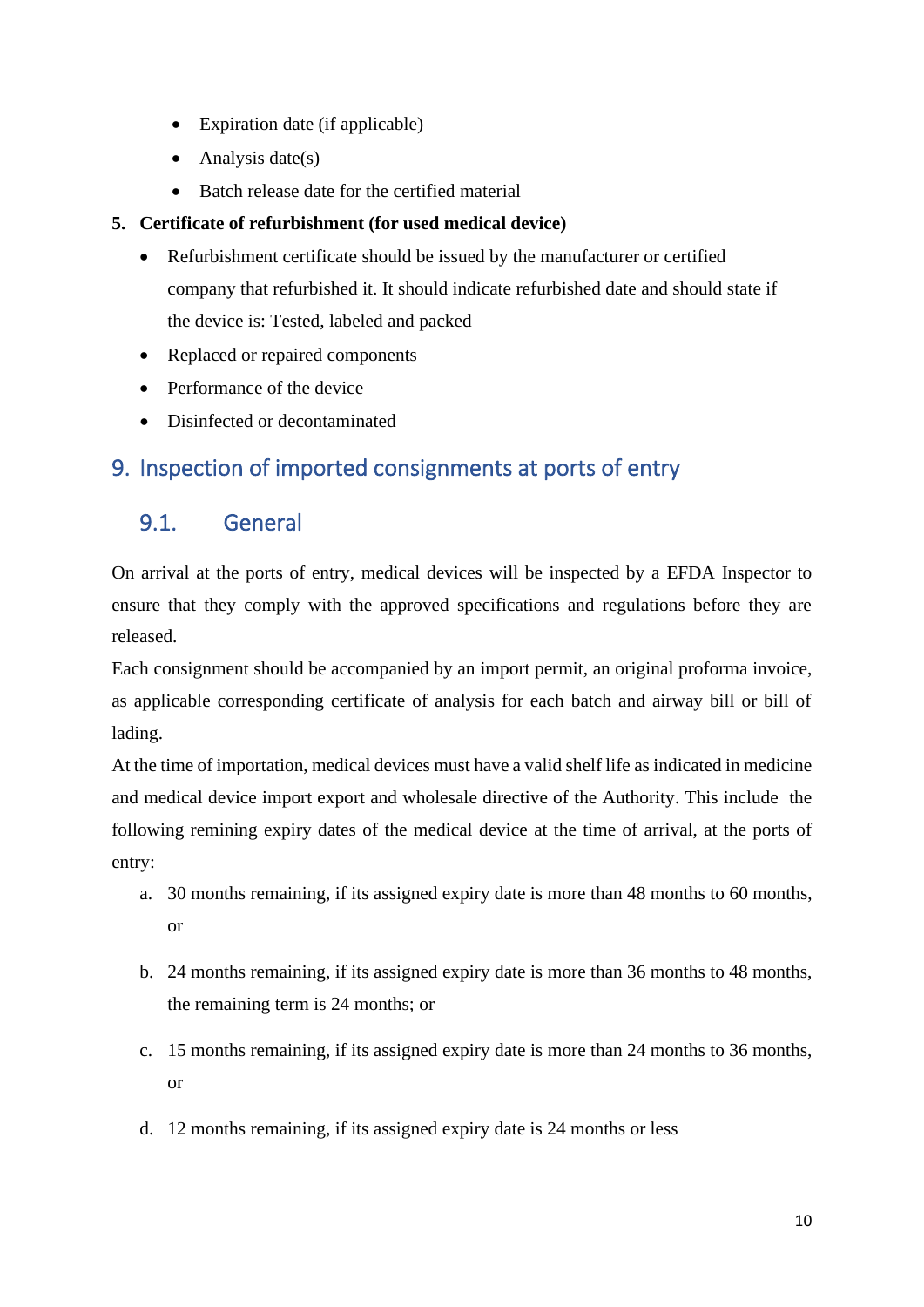#### <span id="page-13-0"></span>9.2. Medical device inspection and clearance procedures

The inspection and port clearance procedure involves review of documents, physical inspection and cross-checking with observation during physical inspection with the applicable documents.

#### **1. Documents Evaluation**

All required documents (administrative and technical) submitted by the applicants will be reviewed as per the requirements indicated on section 8 of this guideline will be reviewed.

#### **2. Physical Inspection**

Once the review of documents completer, the inspector should conducted physical inspection of the medical device consignment to ensure the packaging, labeling, and storage and transportation requirements of the device are met the applicable standards and labeling requirements indicated in section "6.2 Labeling requirements at port of entry" of this guideline.

During this physical inspection, EFDA inspectors may take samples of imported medical devices for further investigation when deemed necessary. The sample collection form Annex I will be used during sampling which will be signed in duplicate by EFDA inspector and the consignee and one copy will be issued to the consignee.

Later on, the sampled medical devices should be sent to Medicine Quality Control Directorate (MQCD) of EFDA using the form indicated in annex 2 of this guideline.

Investigation on sampled medical devices may take some time before they are concluded, especially where it involves laboratory analysis of the consignment. Where such cases arise, a conditional release will be given to the importer with instructions to store the consignment in approved premises until results of the investigations are out. However, the importer should not allowed to sale or distribute such medical devices before written final decision issued by the Authority to do so.

#### **3. Cross-checking of provided documents with the actual product**

At this stage, the inspector will confirm the consistency of all the documents submitted by the applicant (consignee) and the observation during physical inspection of the actual product.

The inspector is also confirm the consistency of information on the actual product labeling with the provided documents and the requirements indicated in section "6.2. Labeling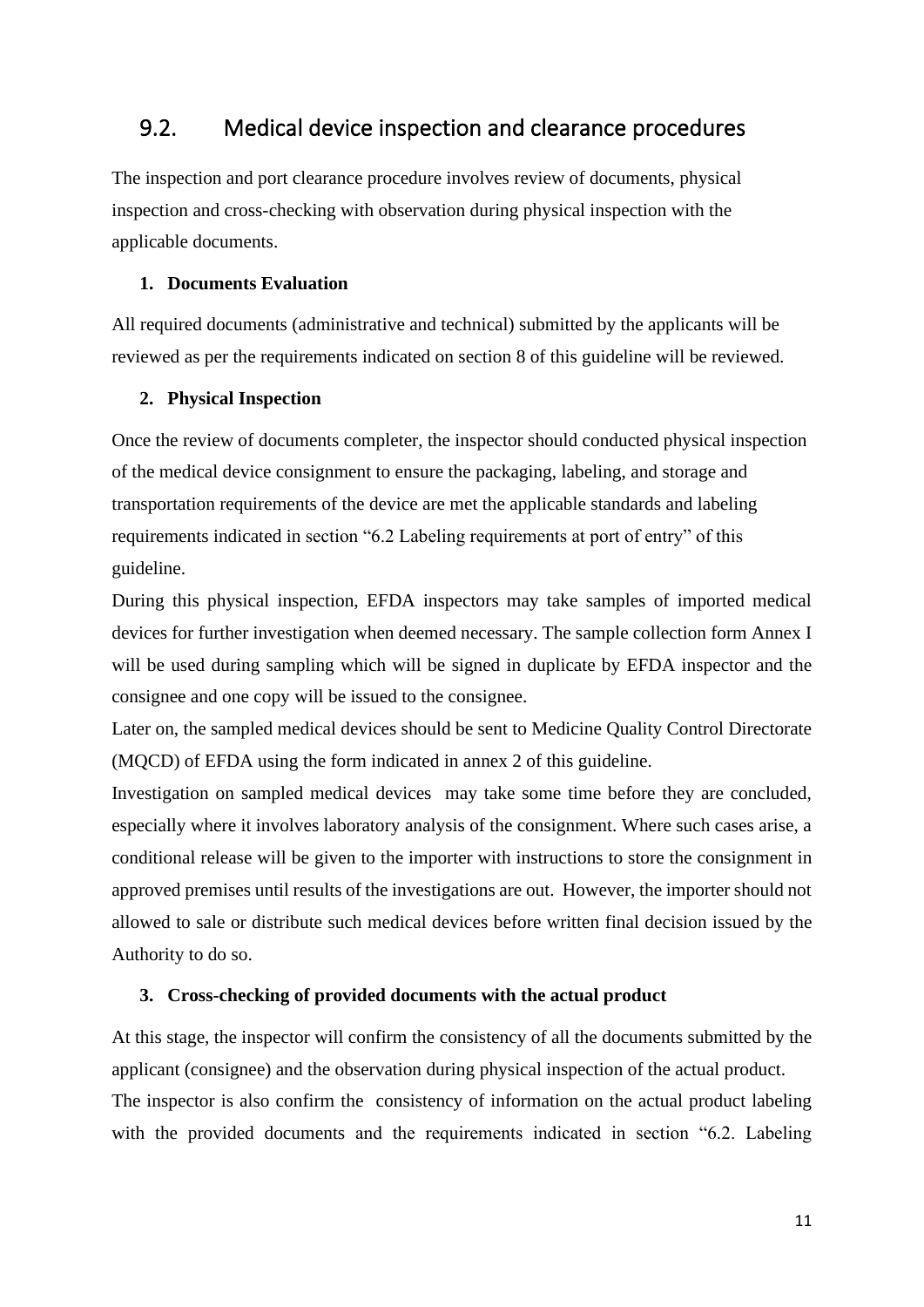<span id="page-14-0"></span>requirements at port of entry" of this guideline the remaining shelf life requirements indicated in section 9.1 of this guideline.

## 10. Actions after inspection of the consignment

Once the necessary document reviewed and inspection on the consignments conducted, the authority may decide.

- 1. An approval for release.
- 2. A query may arise whereby the consignment may be held at customs warehouse or owner's premises pending further investigation.
- <span id="page-14-1"></span>3. Rejection of the consignment pending re-exportation or destruction at owner's expenses.

## 11. Detentions of Medical device

The imported medical device may be detained by the inspector using the form provided annexed in Annex 3 if the device;-

- 1. Missing of any documents indicated above
- 2. Labeling and / or packaging problems
- 3. Storage condition problems
- 4. Any safety, quality and performance issues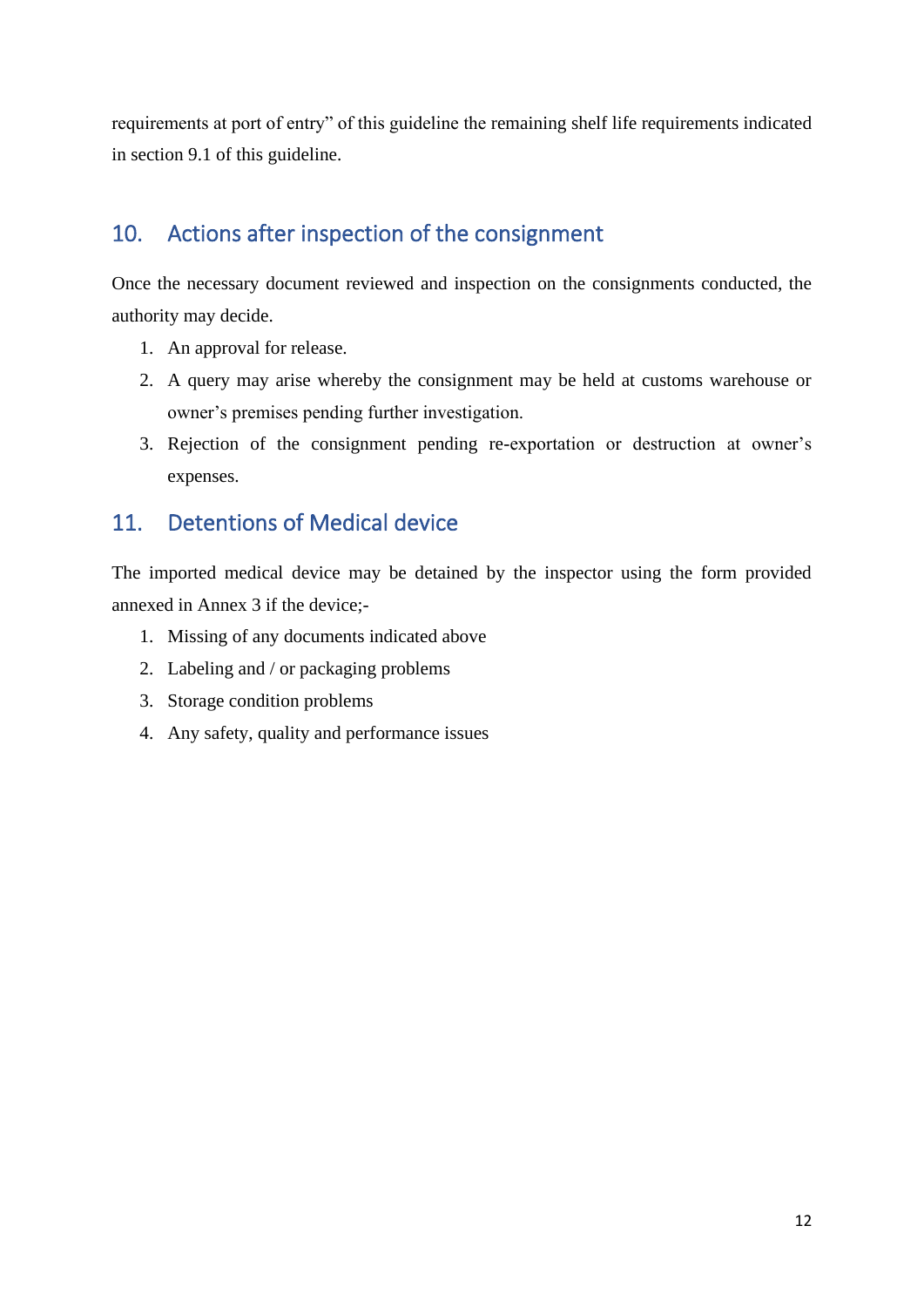## <span id="page-15-0"></span>Annex 1: MEDICAL DEVICES SAMPLING FORM

|    | 2. Name of consignee (importer/institution) responsible for import of medical             |       |           |               |
|----|-------------------------------------------------------------------------------------------|-------|-----------|---------------|
|    |                                                                                           |       |           |               |
|    |                                                                                           |       |           |               |
|    |                                                                                           |       |           |               |
|    |                                                                                           |       |           |               |
|    |                                                                                           |       |           |               |
|    |                                                                                           |       |           |               |
| 5. |                                                                                           |       |           |               |
| 6. |                                                                                           |       |           |               |
|    |                                                                                           |       |           |               |
|    |                                                                                           |       |           |               |
|    |                                                                                           |       |           |               |
|    | 9. Name and physical address of                                                           |       | the       | manufacturer: |
|    |                                                                                           |       |           |               |
|    |                                                                                           |       |           |               |
|    |                                                                                           |       |           |               |
|    | storage condition of device at the<br>11. Comment<br>on                                   |       |           | port<br>of    |
|    |                                                                                           |       |           |               |
|    |                                                                                           |       |           |               |
|    |                                                                                           |       |           |               |
|    | 12. Name and signature of the representative of the consignee where sample was collected: |       |           |               |
|    |                                                                                           |       |           |               |
|    | 13. Name of Inspector (s)/Sampling officer                                                |       |           |               |
|    | Full name inspector/sample officer<br>S. No.                                              | Title | Signature | Date          |
|    |                                                                                           |       |           |               |
|    |                                                                                           |       |           |               |
|    |                                                                                           |       |           |               |

Note: Samples should be collected in their original containers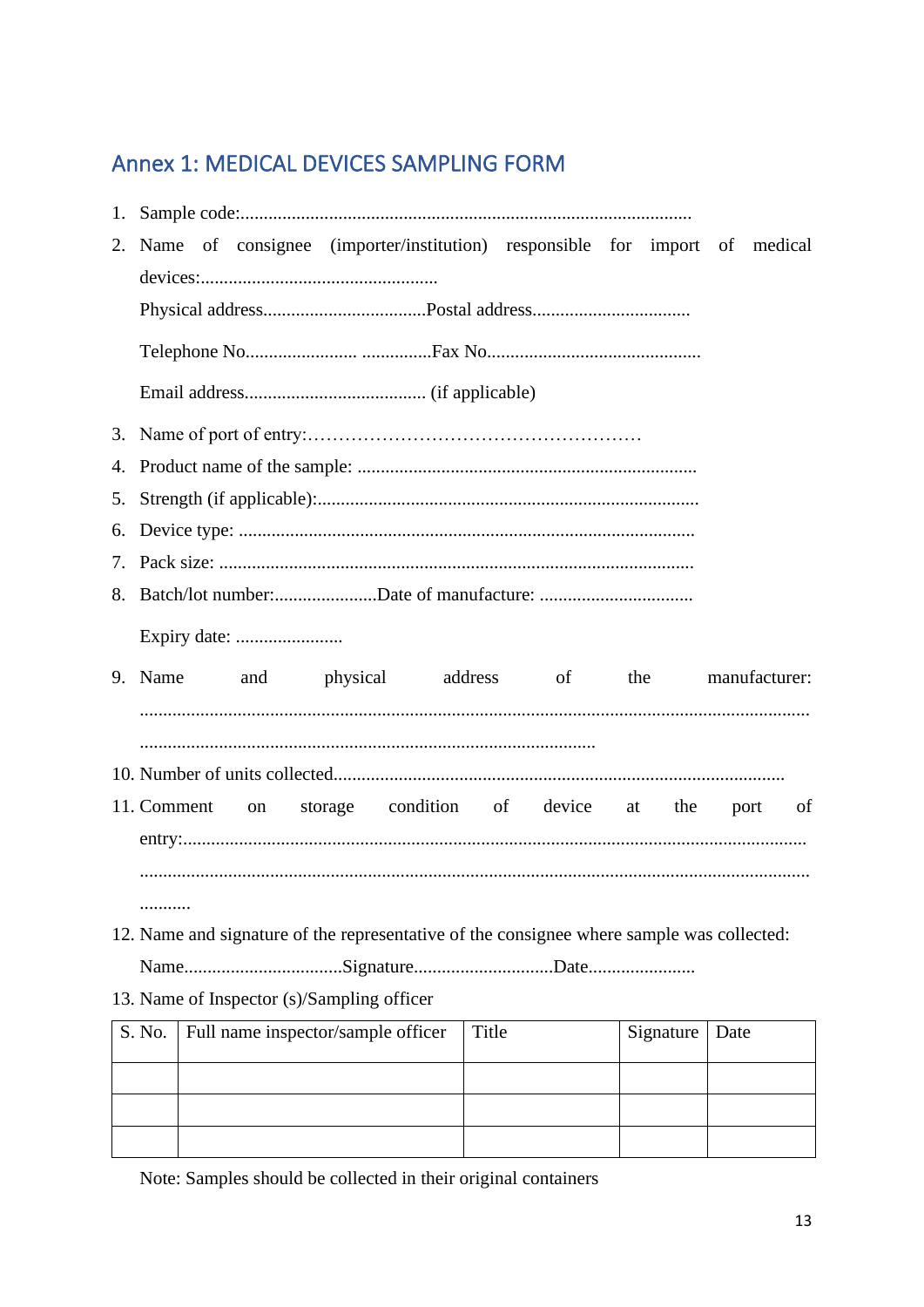# <span id="page-16-0"></span>Annex 2: Sample sending form for Laboratory

| <b>PRODUCT QUALITY ASSESSMENT DIRECTORATE</b> | <b>FORM-PQAD-014.079</b> |
|-----------------------------------------------|--------------------------|
| <b>POAD SAMPLE TEST REQUEST FORM</b>          | SOP/POAD-GEN016          |

| <b>IMPORTER NAME:-</b>       | Date: | `WB. |
|------------------------------|-------|------|
| <b>Types of Consignment:</b> |       | PIP. |

| S.N                                                                          | <b>ITEM</b> | <b>BRAND</b> | <b>FORMU</b><br><b>LATION</b> | <b>COMPOSITI</b><br>ON | <b>PRESENT</b><br><b>ATION</b> | <b>MANUFACT</b><br><b>URER/</b><br><b>COUNTRY</b> | <b>BATCH</b><br>NQ | <b>MFD</b><br><b>DATE</b>      | <i>EXP</i><br><b>DATE</b> | $\frac{\varrho}{T}$<br>Y | Batc<br>h<br>Size |
|------------------------------------------------------------------------------|-------------|--------------|-------------------------------|------------------------|--------------------------------|---------------------------------------------------|--------------------|--------------------------------|---------------------------|--------------------------|-------------------|
| 01                                                                           |             |              |                               |                        |                                |                                                   |                    |                                |                           |                          |                   |
| Received by:- $\_\_\_\_\_\_\_\_\_\_\_\_\_\$<br>Completed by:<br>Approved by: |             |              |                               |                        |                                |                                                   |                    |                                |                           |                          |                   |
|                                                                              |             |              | <b>Date</b>                   |                        |                                |                                                   |                    |                                |                           |                          |                   |
| <b>Signature: -------------</b>                                              |             |              | Signature ---------           |                        |                                |                                                   |                    | <b>Signature: ------------</b> |                           |                          |                   |
|                                                                              |             |              |                               |                        |                                |                                                   |                    |                                |                           |                          |                   |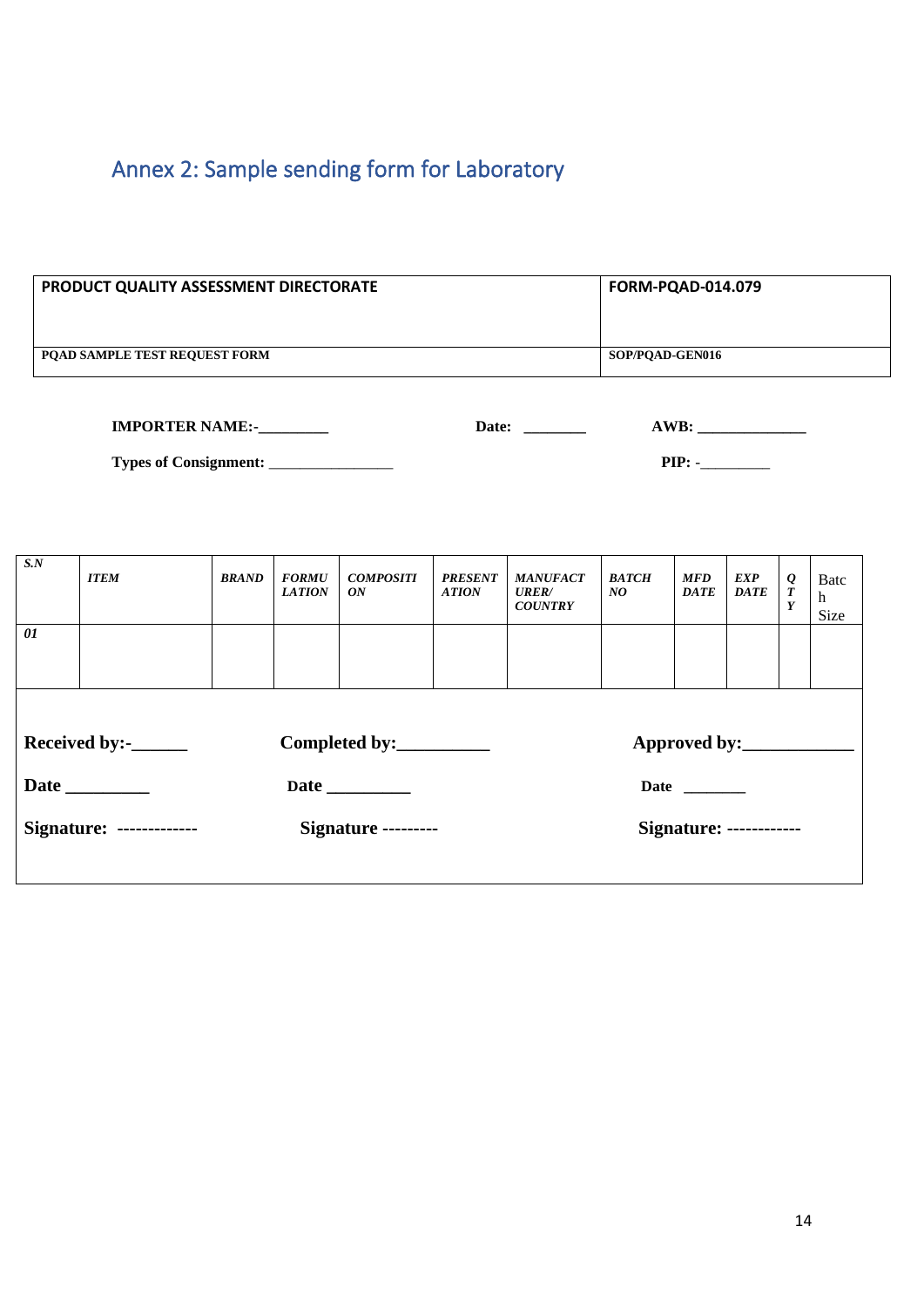#### <span id="page-17-0"></span>Annex 3: Medical device detention form

### **ETHIOPIAN FOOD AND DRUG AUTHORITY**

#### **CENTRAL ETHIOPIA BRANCH OFFICE**

| .<br>лге.<br>.<br>$- - - - -$ |
|-------------------------------|
|-------------------------------|

 **Ref No\_\_\_\_\_\_\_\_\_\_\_\_\_** 

#### **To: - ADDIS ABABA CARGO CUSTOM BRANCH OFFICE**

The consignment imported by **\_\_\_\_\_\_\_\_\_\_\_\_\_\_\_\_\_\_\_\_AWb\_\_\_\_\_\_\_\_\_\_\_\_\_Invoice no\_\_\_\_\_\_\_\_\_\_\_\_\_\_**Declaration\_\_\_\_\_ EFDA regulated products *detailed below* which is intended to be distributed in Ethiopia contravenes the provision of the Ethiopian Food and Medicine authority proclamatio1112/2019; and regulations and guidelines to implement it. Now decision is made by the concerned bodies. Therefore, we hereby quarantine the said consignment therefore; and direct you to keep the said consignment under custody.

| S.no                    | <b>Description of product</b> | Unit | Qty | <b>Batch</b><br>/Model | exp. date | manufacturer/<br>country | Reason<br>for detention |
|-------------------------|-------------------------------|------|-----|------------------------|-----------|--------------------------|-------------------------|
| 1                       |                               |      |     |                        |           |                          |                         |
| $\overline{2}$          |                               |      |     |                        |           |                          |                         |
| $\mathbf{3}$            |                               |      |     |                        |           |                          |                         |
| $\overline{\mathbf{4}}$ |                               |      |     |                        |           |                          |                         |
| 5                       |                               |      |     |                        |           |                          |                         |

It known to you that Removal, Sale, Distribution, Distraction, Alternation or Interference in any way is with the said regulated product consignment **without notification** of the Authority is an offence

*With best regards* 

| Name |  |
|------|--|
|      |  |

Signature

Date  $\Box$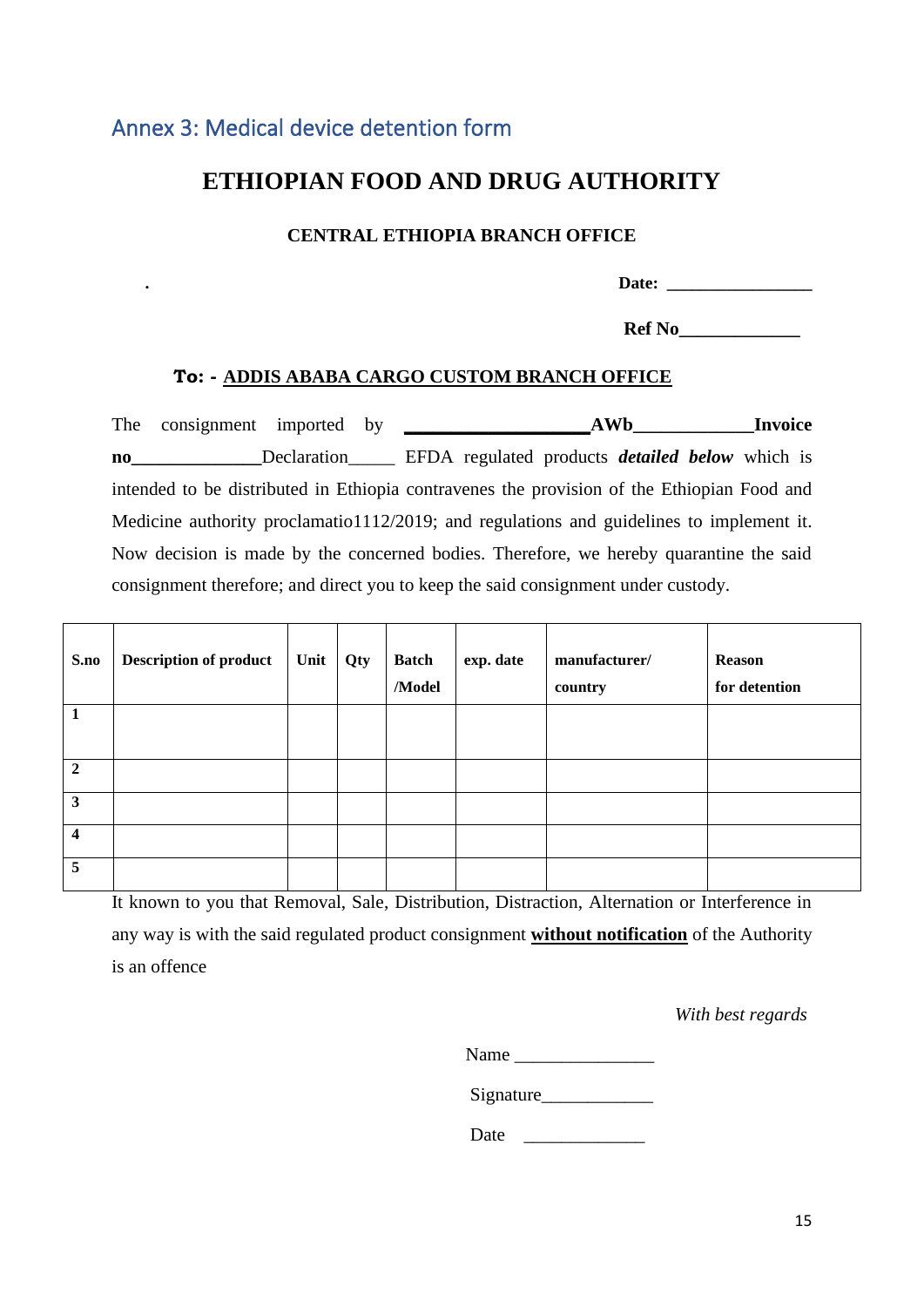# <span id="page-18-0"></span>Annex 4: Symbols for medical device label and labeling

| Symbol         | Used for                                     | Symbol                                 | <b>Used for</b>                                        |
|----------------|----------------------------------------------|----------------------------------------|--------------------------------------------------------|
|                | Do not reuse                                 |                                        | Use by<br>WMY-MM-DD or YYYY-MM                         |
|                | Batch code                                   | SN                                     | Serial number                                          |
|                | Date of manufacture                          | <b>STERILE</b>                         | <b>Sterile</b>                                         |
| STERILE EO     | Sterilized using ethylene oxide              | STERILE   R                            | Sterilized using irradiation                           |
| <b>STERILE</b> | Sterilized using steam or dry heat           | <b>REF</b>                             | Catalog number                                         |
|                | Caution, consult accompanying<br>documents   | STERILE   A                            | Sterifized using aseptic<br>processing technique       |
|                | Manufacturer                                 | EC REP                                 | Authorized representative<br>in the European Community |
|                | Contains sufficient for<br>$<$ $n$ $>$ tests |                                        | For IVD Performance<br>Evaluation only                 |
|                | In vitro diagnostic medical device           |                                        | Upper limit of temperature                             |
|                | Lower limit of temperature                   |                                        | Temperature limitation                                 |
|                | Consult instructions for use                 |                                        | Biological risks                                       |
| <b>CONTROL</b> | Control                                      | $COMTROL$ -                            | Negative control                                       |
| CONTROL +      | Positive control                             | Graphic symbols<br>for use in labeling |                                                        |